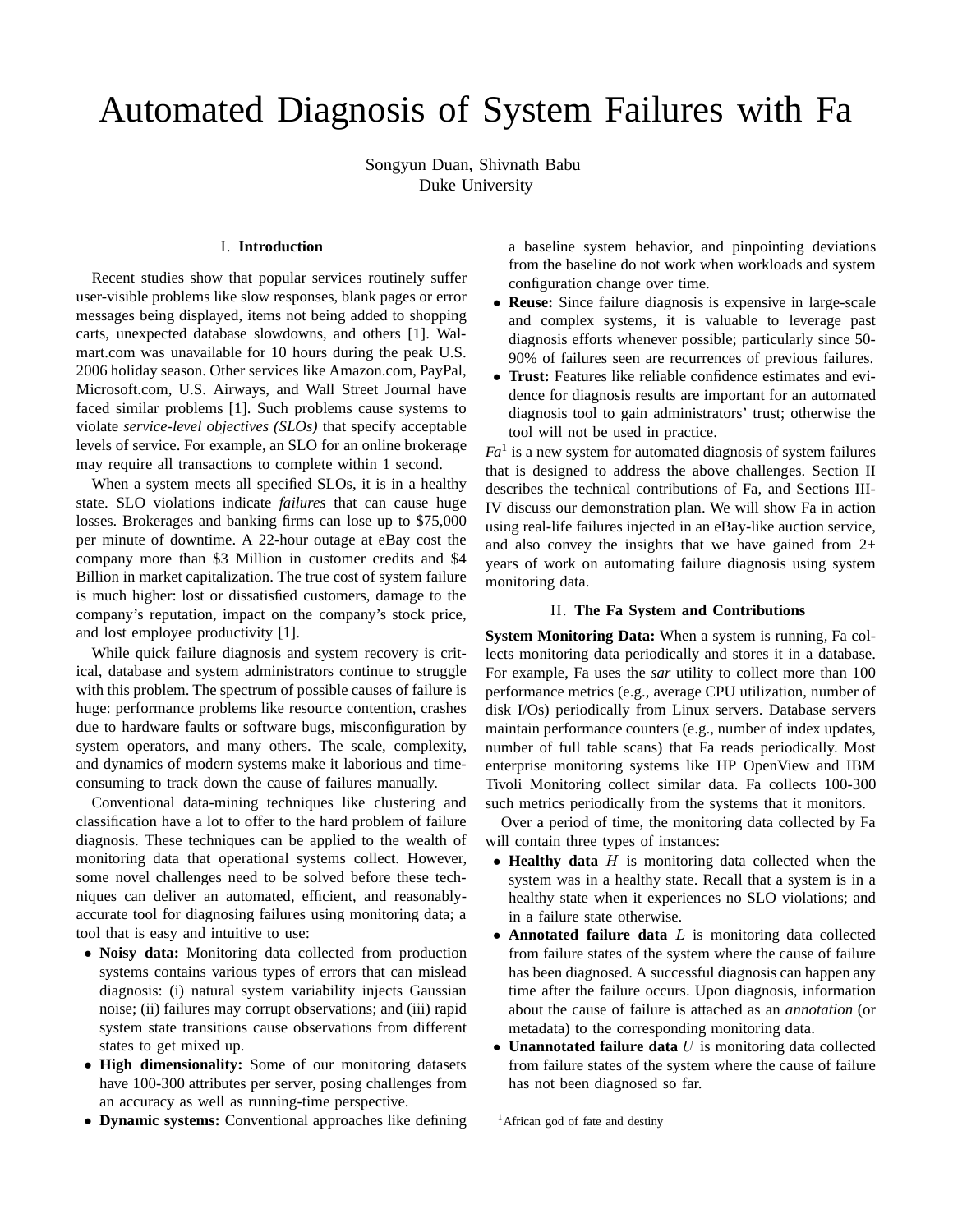

Fig. 1. Control and data flow in Fa: Phase I, Phase II, and the Background Phase Fig. 2. Signature databases: (a)  $SD_2$ , (b) $SD_3$ 

When the monitored system experiences a failure, an administrator or system-management software can diagnose the cause of the failure by posing a *diagnosis query* to Fa of the form  $Q = Diagnose(F, H \cup L \cup U)$ :

- $F$  is monitoring data from the system during the failure (or just before the failure in the case of a system crash).
- $H \cup L \cup U$  is the historic data collected so far.

Fa processes a diagnosis query Q=*Diagnose* (F, H ∪ L ∪ U) in multiple phases, as illustrated in Figure 1.

## *A.* **Phase I: Diagnose** $(F, L)$  **(Figure 1(a))**

Fa first finds whether the failure represented by  $F$  is the same as a previously-diagnosed failure in  $L$ . That is, Phase I translates the diagnosis query to *Diagnose*(F,L). Fa generates a *signature database* from L that contains entries of the form  $\langle sig, A \rangle$  where  $sig$  is a signature for the failure with annotation A. Instances  $F$  from an undiagnosed failure can be matched against this database. If the diagnosis result produced by this phase has confidence higher than a specified threshold, then Fa returns this result; otherwise Fa goes to the more expensive Phase II of diagnosis.

Because of space constraints, we illustrate our ideas using examples. Suppose  $L$  is as shown in Figure 3(a). Each instance has two attributes,  $x$  and  $y$ , and one of four distinct annotations  $A_1$  (cross),  $A_2$  (plus),  $A_3$  (triangle), or  $A_4$  (circle).

**Clustering:** One way to generate the signature database is by clustering the data in  $L$  using a technique like K-means. Figure 3(a) shows the clusters per failure type. The centroids of these clusters—represented by blue stars  $(\forall x)$  in Figure 3(a)—become the signatures for the corresponding failure type, giving a signature database  $SD<sub>1</sub>$ .

Suppose  $f_1 = \langle 32, 41 \rangle$  in Figure 3(a) is a failure instance that we want to diagnose.  $f_1$  can be matched with  $SD_1$  to find the centroid (signature) nearest to  $f_1$ ; which happens to be a centroid for Failure  $A_1$  (cross) given the data distribution. However, this diagnosis is incorrect since it is obvious from Figure 3(a) that  $f_1$  is an instance of Failure  $A_2$  (plus).

**Separating functions:** Suppose we identify *separating functions*  $s_1(x, y)$  to  $s_4(x, y)$  that separate each type of failure instances from the others. Figure 3(a) shows  $s_1-s_4$  as separating lines in the 2D plane. (There are many other forms; Fa uses classification trees.) For example,  $s_1(x, y)$  separates the instances of Failure  $A_1$  from the others, and has the form:  $s_1(x, y)=1$  if  $y > 45$ , otherwise 0.

**Matrix:** Figure 2(a) shows a signature database  $SD_2$  generated using  $s_1-s_4$ .  $SD_2$  is a matrix with each row representing the signature of some failure. For example, the signature of Failure  $A_1$  is  $\langle s_1(x, y) = 1, s_2(x, y) = 0, s_3(x, y) =$  $0, s_4(x, y) = 0$ , denoted  $\langle 1, 0, 0, 0 \rangle$ . Each column represents a separating function. For example, the first column represents  $s_1(x, y)$  which maps instances of Failure  $A_1$  to 1, and instances of all other failures to 0.

To match instance  $f = \langle x, y \rangle$  with  $SD_2$ , we compute  $\vec{s}(x, y)$  $= \langle s_1(x, y), s_2(x, y), s_3(x, y), s_4(x, y) \rangle$  and find the signature nearest to  $\vec{s}(x, y)$  in  $SD_2$ . We will measure distances in terms of the *Hamming distance*, namely, the number of bits that are different. For example,  $\vec{s}(32, 41)$  is  $\langle 0, 1, 0, 0 \rangle$  for  $f_1 =$  $\langle 32, 41 \rangle$ . The distances of  $\vec{s}(32, 41)$  to the four signatures in Figure 2(a) are respectively 2, 0, 2, 2. Since  $\vec{s}(32, 41)$  is nearest to  $A_2$ 's signature,  $f_1$  is diagnosed correctly.

**Handling errors:** Now consider  $f_2 = \langle 39, 41 \rangle$  in Figure 3(b).  $f_2$  is of failure type  $A_2$ , but has higher error in the x dimension than the instances in L. If we match  $f_2$  against  $SD_2$ ,  $\vec{s}(39, 41)$ is  $(0, 0, 0, 0)$ . Since  $\vec{s}(39, 41)$  is equidistant from all signatures in  $SD_2$ ,  $f_2$  will not be diagnosed correctly by  $SD_2$ .

Now suppose we use the signature database  $SD<sub>3</sub>$  from Figure 2(b) to diagnose  $f_2$ .  $SD_3$  contains two new separating functions,  $s_5(x, y)$  and  $s_6(x, y)$ , whose separating planes are shown in Figure 3(b). Now,  $\vec{s}(x, y) = \langle s_1(x, y), \dots, s_6(x, y) \rangle$ . For  $f_2$ ,  $\vec{s}(39, 41) = \langle 0, 0, 0, 0, 1, 0 \rangle$ .  $\vec{s}(39, 41)$  has least Hamming distance to  $A_2$ 's signature in Figure 2(b), so  $f_2$  will now be diagnosed correctly.

Why did  $SD_3$  diagnose  $f_2$  correctly, while  $SD_2$  did not? The reason can be understood from an analogy to *error correction* in telecommunications. For  $f_2$ ,  $s_2$  predicts 0 instead of the correct 1; causing a 1-bit error.  $SD_3$  is robust to 1bit errors, but  $SD<sub>2</sub>$  is not. The Hamming distance between any two signatures in  $SD_3$  is  $\geq$  3. Thus, even though  $\vec{s}(39, 41)$  was computed as  $\langle 0, 0, 0, 0, 1, 0 \rangle$ —a 1-bit error from the ideal  $\langle 0, 1, 0, 0, 1, 0 \rangle = \vec{s}(39, 41)$  still remained nearest to  $A_2$ 's signature.

This example shows that selected redundancy in the set of separating functions can overcome incorrect predictions by some of the functions. In addition,  $s_2$  and  $s_3$  are two less reliable functions in our example because they rely on the noisy x attribute. We can drop  $s_2$  and  $s_3$ , and generate a new signature database  $SD_4$  (Figure 3(c)) that is robust to such errors. In summary, Fa's Phase I makes some novel contributions (described further in [2]):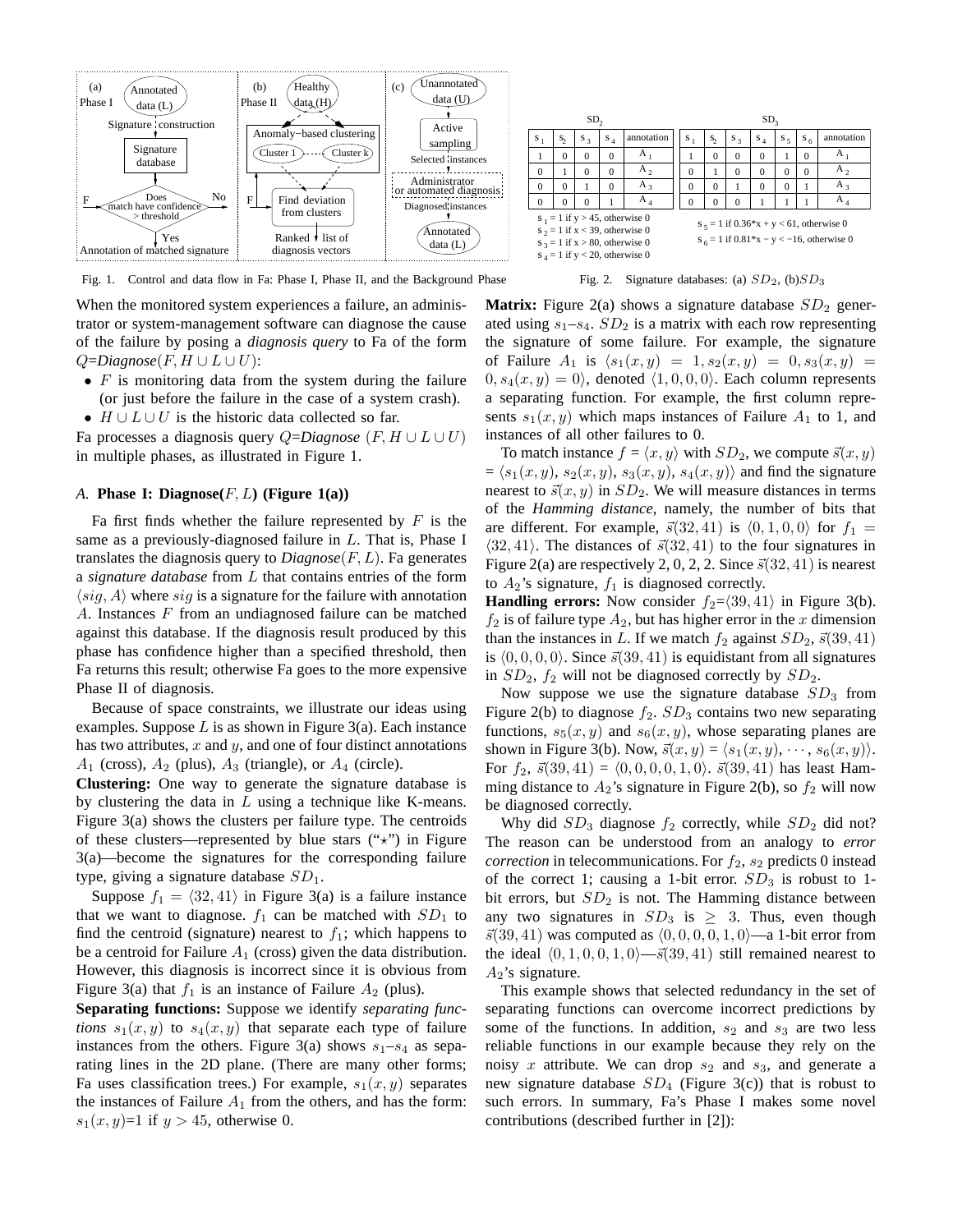

x x Fig. 3. (a) Clustering Vs. separating functions; (b), (c) improving robustness of signature databases; (d) Anomaly-based clustering

- A powerful representation of the signature database to achieve both good accuracy and robustness to errors.
- Techniques to construct this database from raw systemmonitoring data with numeric and categorical attributes.
- Providing confidence estimates with diagnosis results.

## *B.* **Phase II: Diagnose** $(F, H)$  **(Figure 1(b))**

The goal of this phase is to determine how the failure instances  $F$  to be diagnosed differ from the instances  $H$ representing the system in healthy states. We will illustrate the main ideas using examples. Suppose  $H$  consists of the instances in Figure 3(d) (top) shown using the "x" symbol. Each instance has two attributes  $x$  and  $y$ . The figure also shows the failure instances  $F$ , indicated using the "+" symbol.

It is clear from the figure that there are two distinct healthy states of the system:  $C_1$  with  $x \in [10, 30], y \in [65, 80],$ differing from F primarily along the x attribute; and  $C_2$  with  $x \in [60, 80], y \in [15, 30],$  differing from F primarily along the  $y$  attribute. A conventional clustering algorithm like K-means or *Locally Adaptive Clustering (LAC)* [3] can identify these clusters in  $H$ , and link both attributes x and  $y$  to the failure.

Next, suppose  $H$  ("x") and  $F$  ("+") are as shown in Figure Figure 3(d) (bottom). A conventional clustering algorithm will now group the instances in  $H$  into three distinct clusters  $(C_1,$  $C_2$ , and  $C_3$  shown in the figure. Since each of these clusters differs from  $F$  along both the  $x$  and  $y$  attributes, both attributes will be linked to this failure as well. However, a closer look at Figure 3(d) (bottom) indicates that this answer is incorrect. Both the failure data and healthy data have similar distribution along the  $y$  axis, and differ along the  $x$  axis only. So, the correct answer should link the failure to  $x$  only.

What went wrong in the second example? Conventional clustering algorithms ignore the failure instances  $F$  while deciding how to group the instances in  $H$  into clusters. Thus, the clusters generated by these algorithms are independent of the failure instances to be diagnosed, causing two major weaknesses: (i) generating clusters that do not give the correct diagnosis (as in our example), and (ii) generating many more clusters than needed, which can mislead system administrators.

We have developed a new clustering methodology, called *anomaly-based clustering*, where H is clustered with consideration of the instances  $F$  to be diagnosed. (That is, the same  $H$  may be clustered differently for a different  $F$ .) Intuitively, anomaly-based clustering will place two instances  $h_1, h_2 \in H$ into the same cluster iff they have similar deviations from  $F$ . This strategy gives the right answer for the example in Figure  $3(d)$  (bottom), generating a single cluster for H, and linking the failure to attribute  $x$  only.

In summary, Fa's Phase II makes two novel contributions (described further in [2]):

- By giving special attention to  $F$  while clustering  $H$ , anomaly-based clustering can identify a minimal set of healthy system states needed for accurate diagnosis of F (i.e., no false positives or negatives). It outperforms classic (e.g., K-means) and recent clustering algorithms (e.g., *LAC* [3]) on both efficiency and diagnosis accuracy.
- In spite of the high-dimensionality of monitoring data, Fa produces concise attribute sets while characterizing the deviation of  $F$  from healthy states.

## *C.* **Background Phase III:**  $U \rightarrow L$  (Figure 1(c))

Note that Phase II is a general-purpose diagnosis technique, while Phase I can only diagnose new failures that have happened in the past and whose causes have been diagnosed. Nevertheless, Phase II has two drawbacks. First, the "suspicious attributes" in the monitoring data whose distribution differs between H and F may not always identify the *root cause* of the failure unambiguously. For example, a database failure may be attributed to increased lock acquisition times observed in  $F$ , but the root cause may be frequent update statements from a new application. Hence, Phase I may need to be supplemented with some (expensive) manual effort to find the root cause or a fix for the failure.

Second, Phase II is a fundamentally harder task than Phase I. In machine-learning terminology, Phase I is a *supervised learning* task and Phase II is an *unsupervised learning* task. Consequently, diagnosis results from Phase II tend to be less accurate than those from Phase I, especially on highdimensional and noisy monitoring datasets.

These observations about Phases I and II motivated us to consider a new Phase III in Fa where we move data proactively from  $U$  to  $L$ ; with the goal of increasing the accuracy and coverage of Phase I with the least manual effort. Figure 1(c) illustrates this step. Phase III is implemented using a new algorithm, called *Falcon* [4], that can select some instances u from U, and pose an *annotation query* to the administrator of the form: What are the annotations for the instances in  $u$ ?

To answer this annotation query, the administrator will have to actually diagnose the cause of the failure represented by  $u$ . She can take the help of Fa's Phase II for this purpose. If the administrator is able to respond back with the annotations for  $u$ , then Falcon will remove  $u$  from  $U$ , and add  $u$  and its annotations to L. Otherwise, these instances are left in U. Falcon then iterates by selecting a new set of instances from  $U$ , and posing a new annotation query to the administrator. As new annotated instances appear in L, the signature database